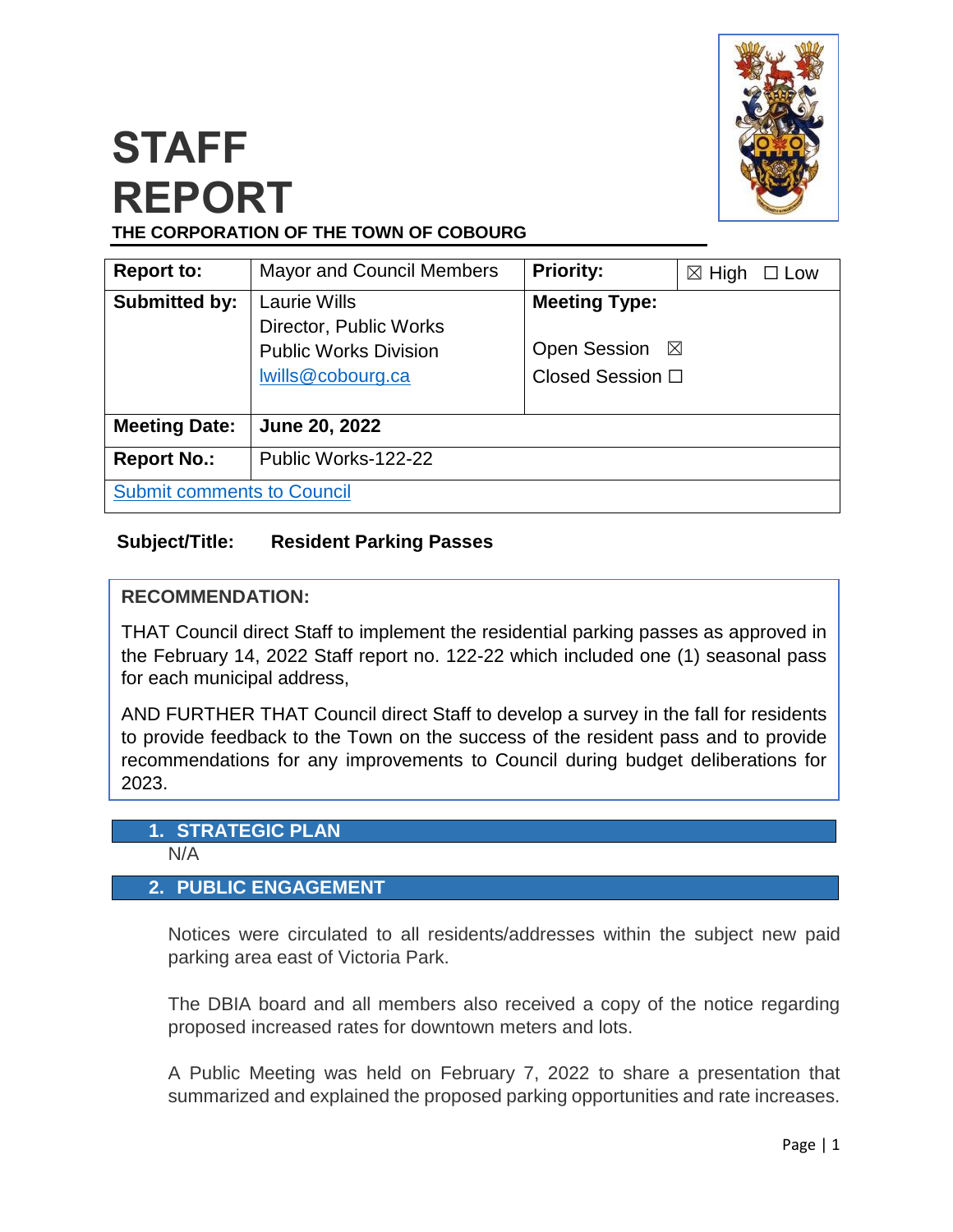Comments received during the public engagement period are attached and it should be noted that only one resident suggested more than one pass should be issued per household.

## **3. PURPOSE**

To receive Council's direction on which, if any, proposed parking changes are to be implemented.

#### **4. ORIGIN AND LEGISLATION**

- 1. November  $15<sup>th</sup>$ , 2021 Committee of the Whole meeting
	- Public Works Report No. 066-21
- 2. December  $6<sup>th</sup>$ , 2021 Committee of the Whole meeting
	- Public Works Report No. 079-21
- 3. January  $24<sup>th</sup>$ , 2022 Committee of the Whole meeting • Public Works Report No. 083-21
- 4. February 14th, 2022 Committee of the Whole meeting
	- Public Works-122-22
- 5. May 9th, 2022 Committee of the Whole meeting
	- Legislative Services Report No. 025-22

## **5. BACKGROUND**

On February 22, 2022, Council approved the final parking proposal based on the outcome of the Beach Survey and recommendations put forth by the Parks and Recreation Advisory Committee to the Waterfront Working Group. The proposal included paid parking in the east beach residential area and a discounted seasonal parking pass for the waterfront for each residence that is valid from May to October. The recommendations also included a significant increase in waterfront rates based on the need for revenue generation for future parking infrastructure. Parking rates had previously not been increased in nearly 20 years.

At the May  $30<sup>th</sup>$ , 2022 Committee of the Whole meeting a delegation was made requesting additional parking passes in the east beach parking area and Staff have also received one other request for additional passes in the east beach area.

Also at the May 30<sup>th</sup>, 2022 Committee of the Whole meeting and June  $6<sup>th</sup>$ , 2022 Regular Council meeting, requests were made for exemptions to paid parking for personal events.

Council requested for Staff to report back to Council on June  $20<sup>th</sup>$  with the implication of issuing three (3) \$20 passes to each residence in the east beach area and two (2) \$40 passes for each residence outside of the east beach parking area.

#### **6. ANALYSIS**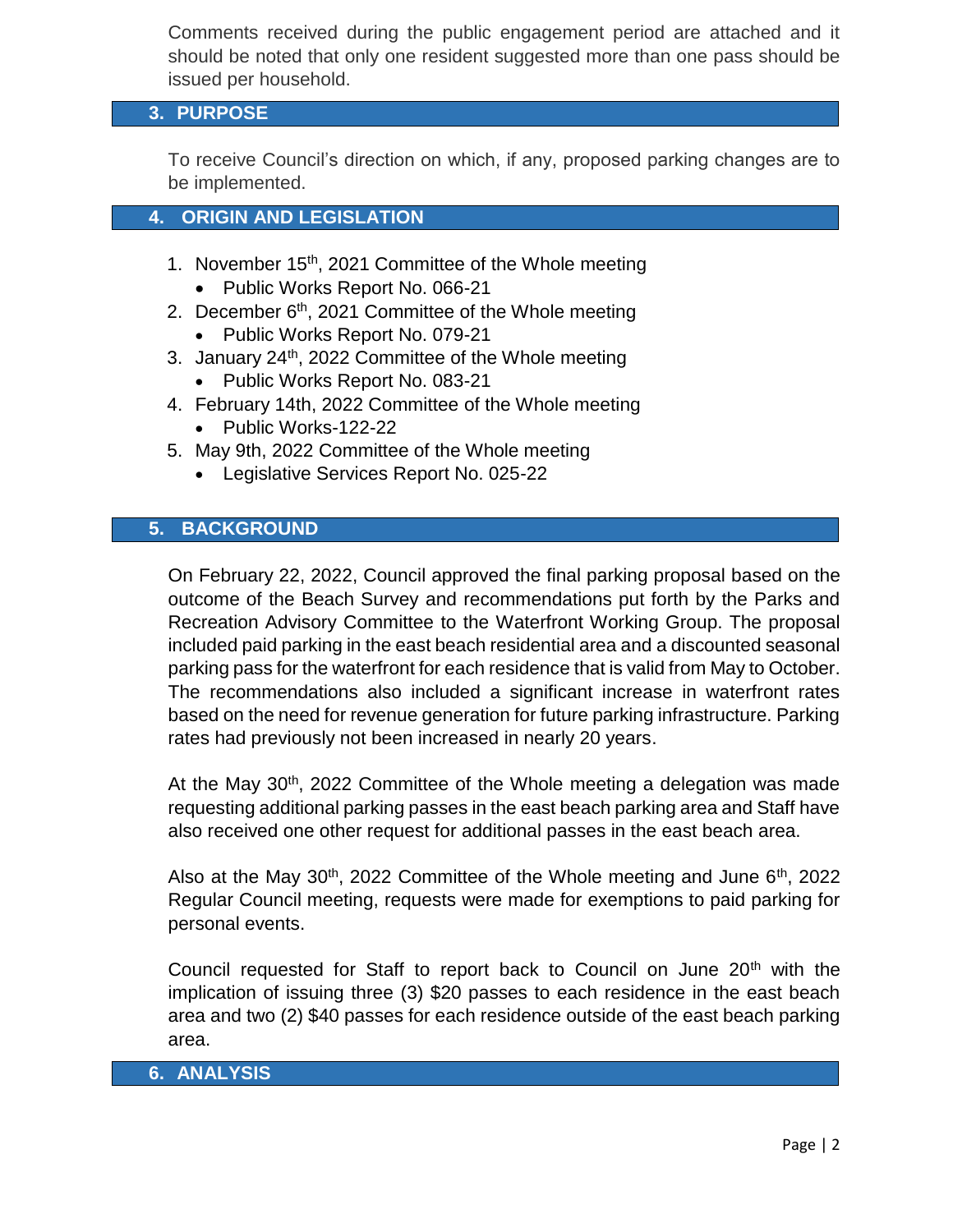There are 460 residential addresses and 176 parking spaces available in the east beach residential area. There are approximately 8,500 municipal addresses in Cobourg and 520 parking spaces in the remainder of the waterfront area.

The typical number of parking spaces allocated for a new residential lot is two plus a garage. On-street parking is not permitted in a development agreement to subsidize private parking for residents who choose to have more vehicles than are able to be parked on private property.

Should all residences in the east beach area purchase a pass and continually utilize the street for parking, there will be no available parking for visitors (including other residents of Cobourg) to pay the daily rate or utilize the area for beach parking.

As of June 7, 2022, the Town has issued 439 resident waterfront passes of which 78 are from the East Beach area.

With respect to the request for additional passes in the east beach area, Staff understand the following information regarding the existing parking arrangement at the two residences:

- 1. 3 available parking spaces plus a garage on private property and 5 vehicles owned
- 2. 4 available parking spaces plus a garage on private property and 2 vehicles owned

An option for Council to consider would be to have Staff review each address where a request is made for additional passes in the east beach area to confirm that there are less than two (2) parking spaces on private property and that there is proof of ownership allocated to each vehicle of the same address. There is a risk that, depending on the number of requests, Staff could be inundated with inspections and it would not be feasible to continue the service without additional resources. It is not recommended that this option be implemented without a thorough budget review of by-law enforcement resources in 2023.

The issuing of residential permits has had an impact on administrative resources. The process is new, confusing, and lengthy to conduct. Staff are having to take significant time away from their regular duties to spend with each applicant to review parking options, provide maps, explain rates and passes and also to enter information in order to issue permits. Understandably it is a learning process for all and will take some time to adjust and find efficiencies. Following a full season of implementation, Staff will continue to receive feedback from residents about this new program and work towards bringing improvements for Council's approval in 2023.

The intent of charging a small fee for parking in the east beach area is to encourage residents of the area to fully utilize their private parking spaces and save the cost of a pass. The nominal charge is also to be fair to all other residents who pay \$40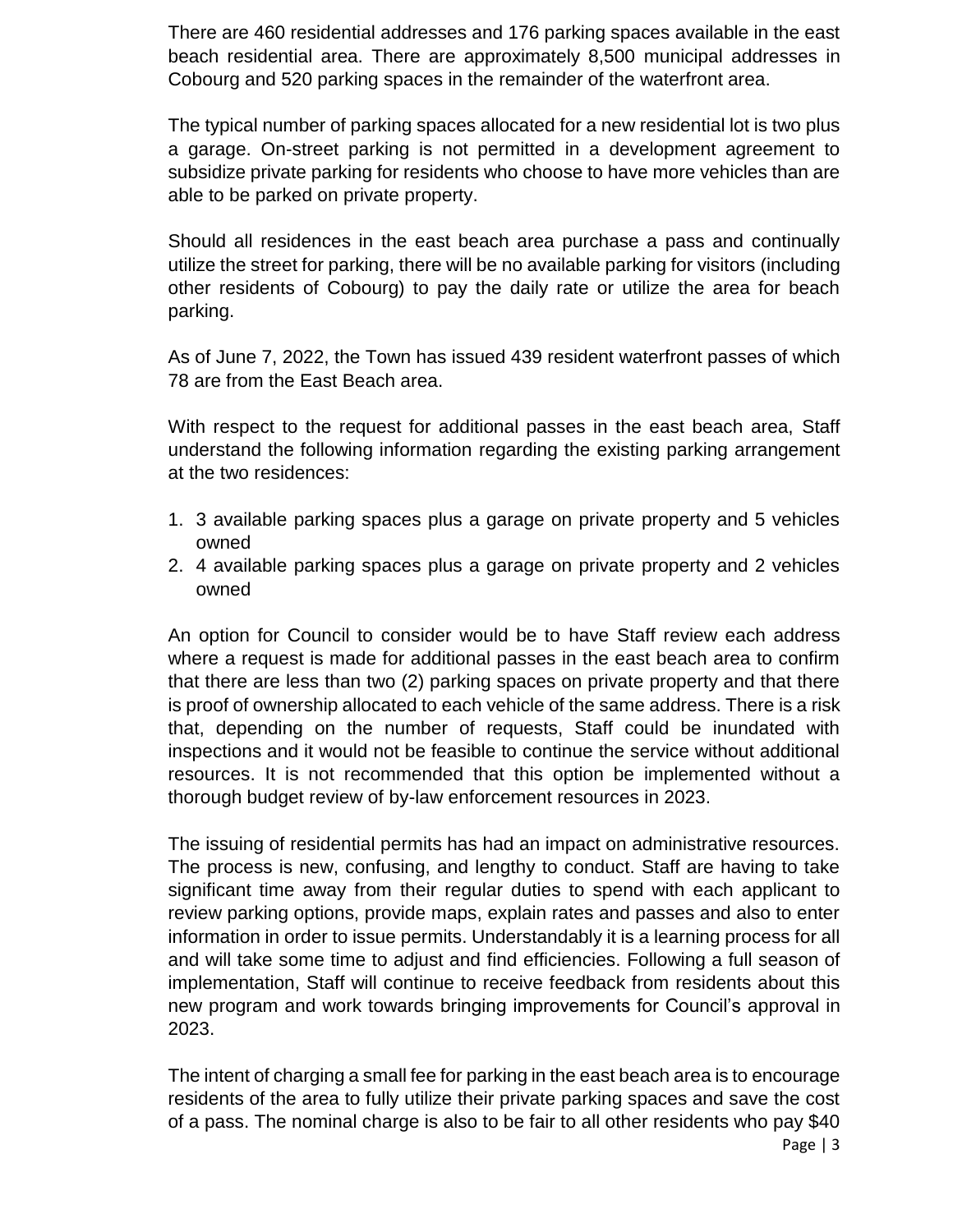for a pass so that there is still a contribution by all residents, albeit a lesser one, for the east beach residents due to the inconvenience of having to pay for street parking in their neighbourhood during the day.

With respect to the exemption requests, without limitations, exemption requests will continue to increase. An option for Council to consider when exemptions are requested is for residents to apply for something similar to a special events application. The application will be required to have Council approval for a maximum of 10 day passes, discounted by 50% (\$400 value discounted to \$200). Council approval must be obtained a minimum of 2 weeks ahead of the event and license plates must be provided on the application. This process will ensure thoughtful planning by event organizers and allow Staff adequate time to input the pass information and inform by-law enforcement. The application process and paid discounted passes may also encourage event coordinators to have guests utilize public transit, car pooling, or hourly paid parking (\$5/hr) options if they are available. Obtaining license plate numbers in advance will reduce any opportunity to reuse the pass for resale. Staff are not recommending an exemption process at this time and will consider it as an option after a full summer season of parking has been experienced and is better understood before putting forward recommendations to Council during budget deliberations for 2023.

Parking is a user fee. There are no tax dollars currently going towards parking. The main purpose for expanding the paid parking areas and increasing the parking rates is to plan for the future expansion of Town owned parking infrastructure in Cobourg. The only large parking lot owned by the Town is the Covert Street lot. All other major lots are privately owned and intended to be developed and after which time, parking in the waterfront will be limited. Should the Town have to construct a large parking facility, those costs would be borne by the tax payers of Cobourg if there are not enough funds in the parking reserve saved up. User fees are collected from anyone who parks in Cobourg, resident or non-resident and these fees are what are needed to relieve or eliminate any tax burden associated with parking.

Included below is a slide from the February 7, 2022 public consultation presentation illustrating current parking revenue, where it is spent, and what the Town should be saving for future capital parking needs.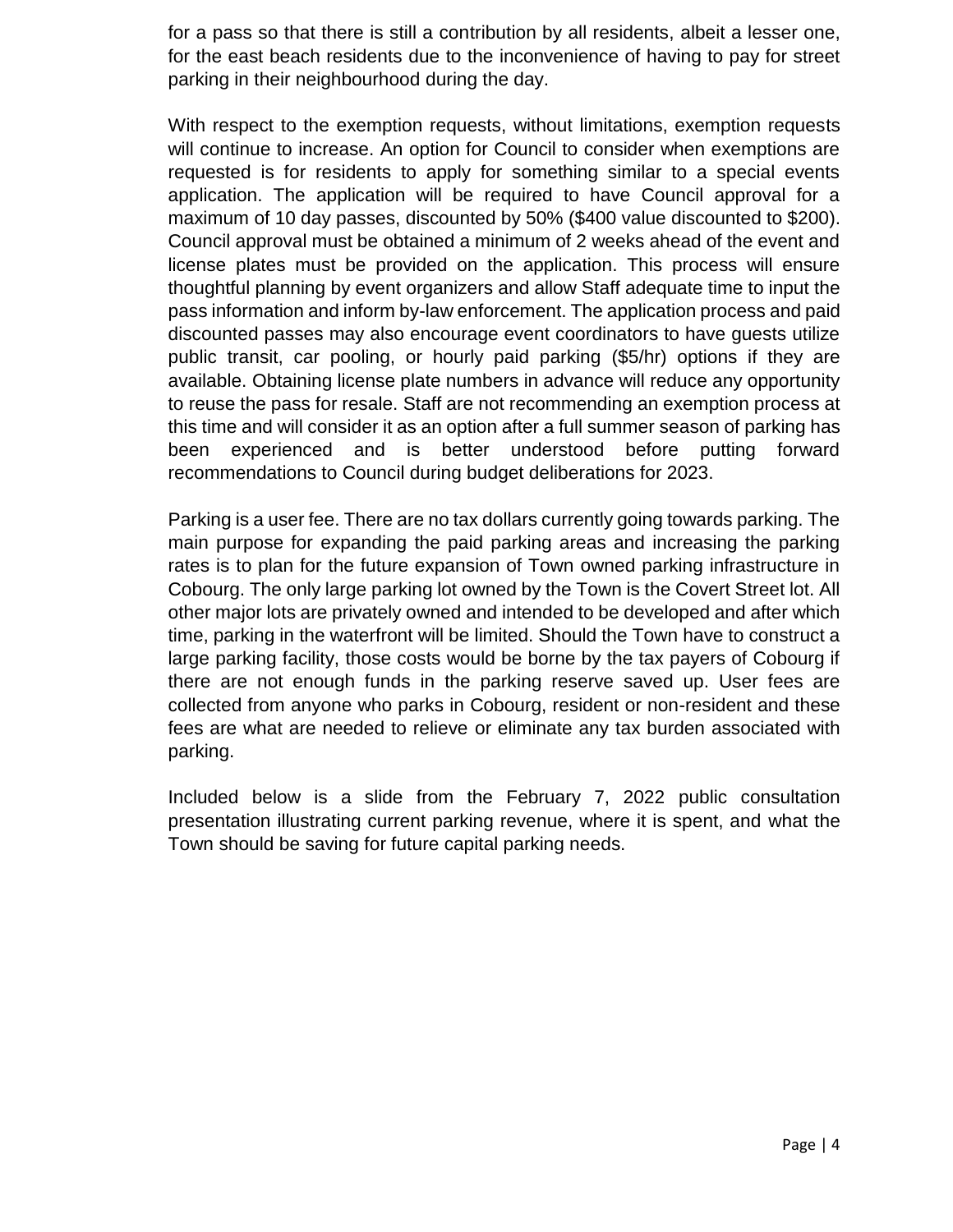# **Parking Reserve Average Costs** (Pre-Pandemic)

| <b>Savings Required</b>                      |                        |                    |          |  |
|----------------------------------------------|------------------------|--------------------|----------|--|
| Average Annual Transfer to Reserve: \$75,000 |                        |                    |          |  |
| • Capital Costs:                             | \$40,000               | • Harbour:         | \$7,000  |  |
| Operations<br>By-law                         | \$118,000<br>\$116,000 | • Marina:          | \$32,000 |  |
| • Expenditures:                              |                        | • Beach Washrooms: | \$59,000 |  |
| • Revenue:                                   | \$510,000              | • Parks:           | \$83,000 |  |

- $\checkmark$  Average cost per parking space to build garage ~\$25k
- Gequired spaces to maintain current available parking at Covert, Second, Albert Lots ~370
- $\checkmark$  Cost for 370 space garage ~\$9.25M



**Parking Rate Increase Proposal** 

**7. FINANCIAL IMPLICATIONS/BUDGET IMPACTS**

The Staff report presented an estimate of revenue that could be generated by the new daily usage rate of \$40 for non-residents to utilize the east beach area for parking. It was less predictable to estimate how many passes would be purchased by residents and those revenue numbers were not included in any of the financial proposals of past reports.

#### **Waterfront Daily Parking Revenue Projections for East Beach Area**

| <b>Proposed Daily</b><br>Rate | <b>Projected Revenue</b> |
|-------------------------------|--------------------------|
| \$40.00                       | \$586,140.30             |

If each property in the east beach area were to purchase one to three passes in the east beach area, the revenue projection would be \$9,200 to \$27,600 annually, however should all passes be utilized consistently with residents in the area parking vehicles on the road allowance, this scenario would significantly reduce the parking availability for visitors and reduce revenue generation for future parking needs of the whole community.

Based on the limited number of parking spots in the East Beach area and the high number of residential addresses in the East Beach area and the availability of parking on private property and the limited hours of enforcement between 9am and